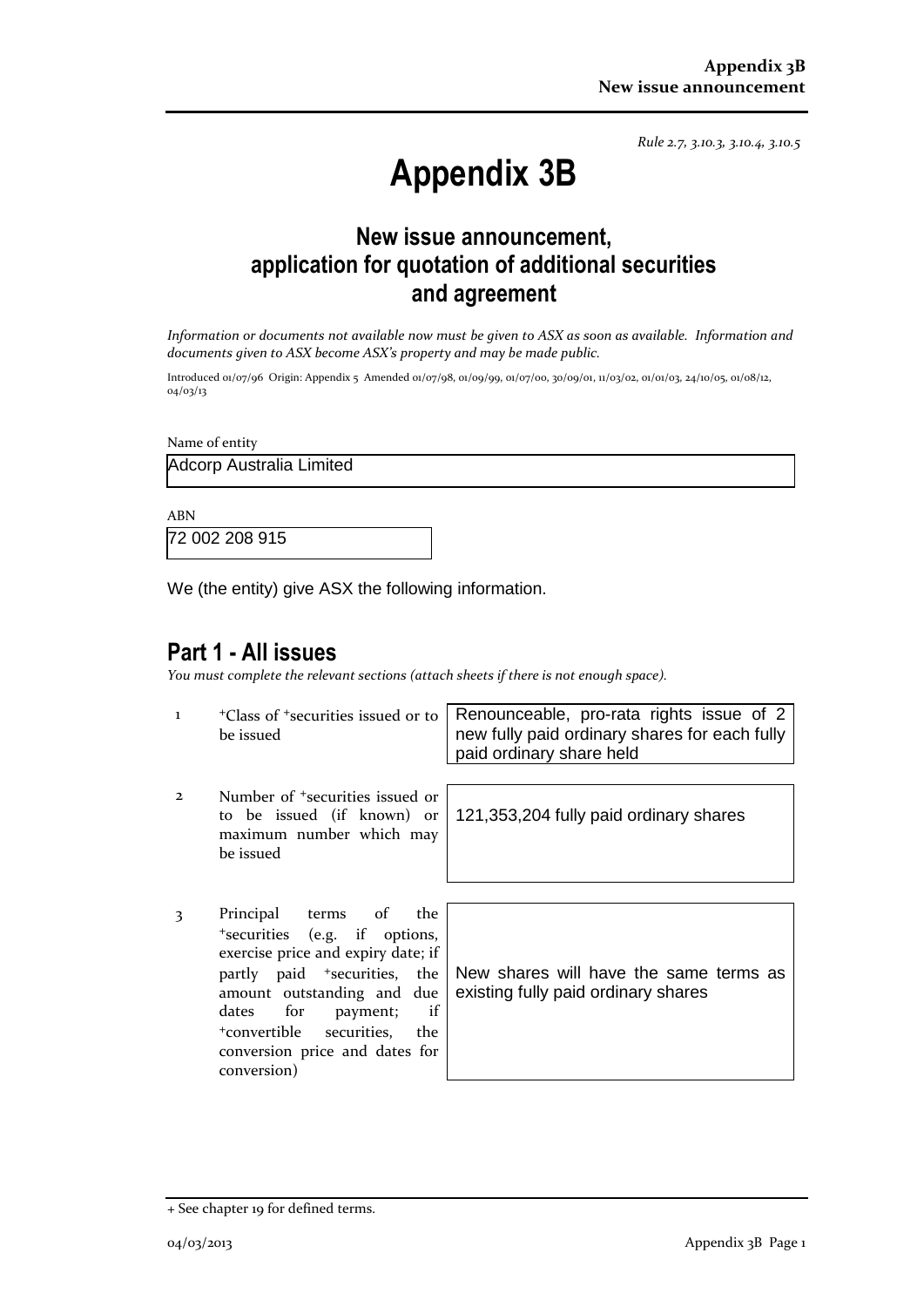| 4              | Do the <sup>+</sup> securities rank equally<br>in all respects from the +issue<br>date with an existing <sup>+</sup> class of<br>quoted +securities?                                                                                                                                                                                                                                                                                     | Yes                                                                                                                                                                                                                                                                                                                                  |
|----------------|------------------------------------------------------------------------------------------------------------------------------------------------------------------------------------------------------------------------------------------------------------------------------------------------------------------------------------------------------------------------------------------------------------------------------------------|--------------------------------------------------------------------------------------------------------------------------------------------------------------------------------------------------------------------------------------------------------------------------------------------------------------------------------------|
|                | If the additional <sup>+</sup> securities do<br>not rank equally, please state:<br>the date from which they do<br>the extent to which they<br>for the<br>participate<br>next<br>dividend, (in the case of a<br>distribution)<br>trust,<br><b>Or</b><br>interest payment<br>the extent to which they do<br>not rank equally, other than<br>relation to<br>the<br>in<br>next<br>dividend,<br>distribution<br><b>Or</b><br>interest payment |                                                                                                                                                                                                                                                                                                                                      |
| 5              | Issue price or consideration                                                                                                                                                                                                                                                                                                                                                                                                             | 3.1 cents per share                                                                                                                                                                                                                                                                                                                  |
| 6              | Purpose of the issue<br>(If issued as consideration for<br>the acquisition of assets, clearly<br>identify those assets)                                                                                                                                                                                                                                                                                                                  | The proceeds of the rights issue will be<br>used to:<br>substantially improve the working<br>$\bullet$<br>capital position and balance sheet;<br>and<br>provide capital to enhance financial<br>flexibility and provide funding to<br>undertake further restructuring and<br>potential<br>strategic<br>invest<br>in.<br>initiatives. |
| 6a             | Is the entity an <sup>+</sup> eligible entity<br>obtained<br>that<br>has<br>security<br>holder approval under rule 7.1A?<br>If Yes, complete sections 6b - 6h                                                                                                                                                                                                                                                                            | No                                                                                                                                                                                                                                                                                                                                   |
|                | in relation to the <sup>+</sup> securities the<br>subject of this Appendix 3B, and<br>comply with section 6i                                                                                                                                                                                                                                                                                                                             |                                                                                                                                                                                                                                                                                                                                      |
| 6 <sub>b</sub> | The date the security holder<br>resolution under rule 7.1A was<br>passed                                                                                                                                                                                                                                                                                                                                                                 | n/a                                                                                                                                                                                                                                                                                                                                  |
| 6с             | Number of <sup>+</sup> securities issued<br>without security holder approval<br>under rule 7.1                                                                                                                                                                                                                                                                                                                                           | n/a                                                                                                                                                                                                                                                                                                                                  |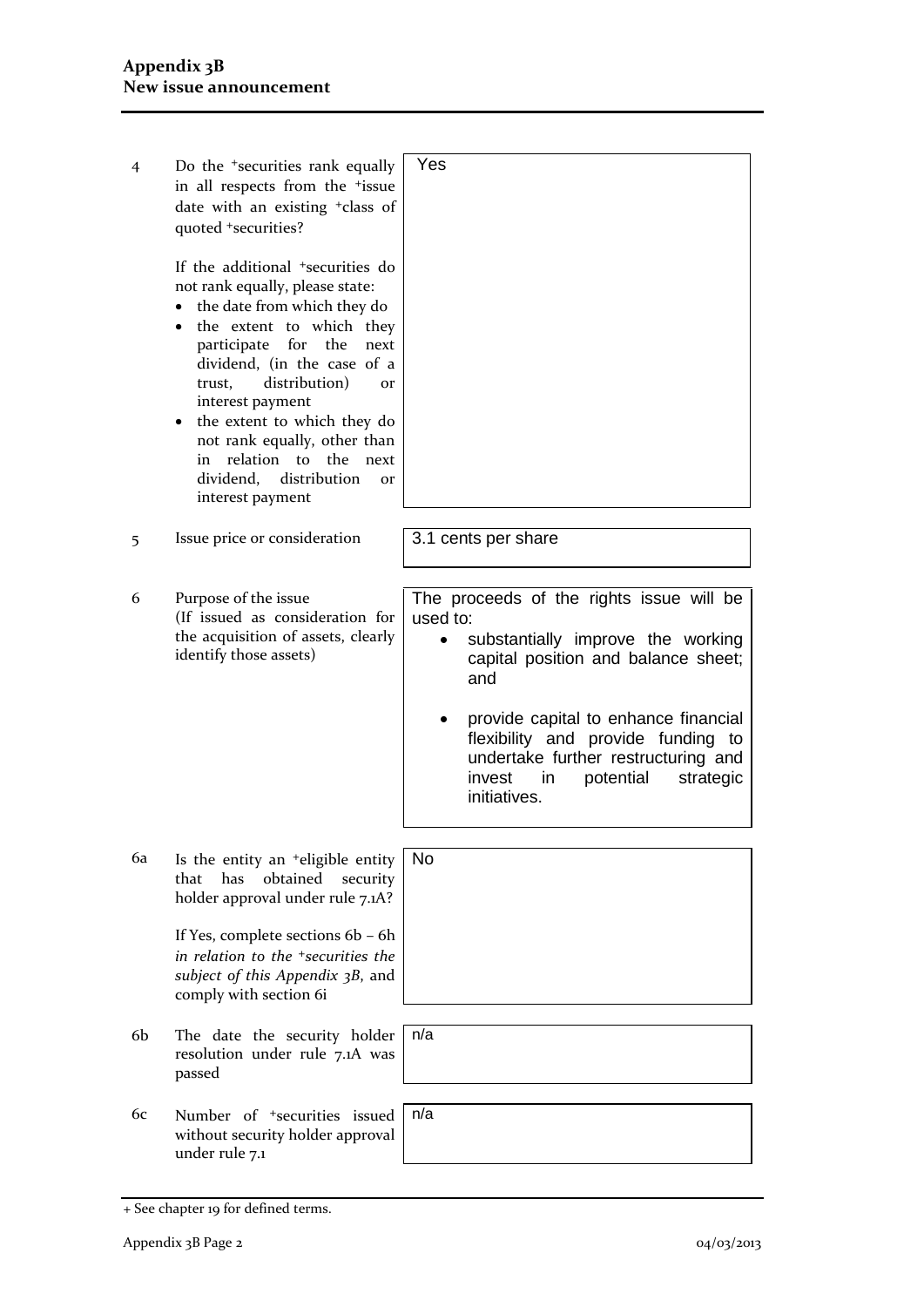- 6d Number of +securities issued with security holder approval under rule 7.1A
- 6e Number of +securities issued with security holder approval under rule 7.3, or another specific security holder approval (specify date of meeting)
- 6f Number of +securities issued under an exception in rule 7.2
- 6g If +securities issued under rule 7.1A, was issue price at least 75% of 15 day VWAP as calculated under rule 7.1A.3? Include the <sup>+</sup>issue date and both values. Include the source of the VWAP calculation.
- 6h If +securities were issued under rule 7.1A for non-cash consideration, state date on which valuation of consideration was released to ASX Market Announcements
- 6i Calculate the entity's remaining issue capacity under rule 7.1 and rule 7.1A – complete Annexure 1 and release to ASX Market Announcements
- 7 +Issue dates

Note: The issue date may be prescribed by ASX (refer to the definition of issue date in rule 19.12). For example, the issue date for a pro rata entitlement issue must comply with the applicable timetable in Appendix 7A.

Cross reference: item 33 of Appendix 3B.

8 Number and <sup>+</sup>class of all <sup>+</sup>securities quoted on ASX (*including* the <sup>+</sup>securities in section 2 if applicable)

| Number      | +Class   |
|-------------|----------|
| 182,029,806 | Ordinary |
|             |          |
|             |          |

n/a

n/a

n/a

n/a

n/a

n/a

On or about 7<sup>th</sup> December 2015

<sup>+</sup> See chapter 19 for defined terms.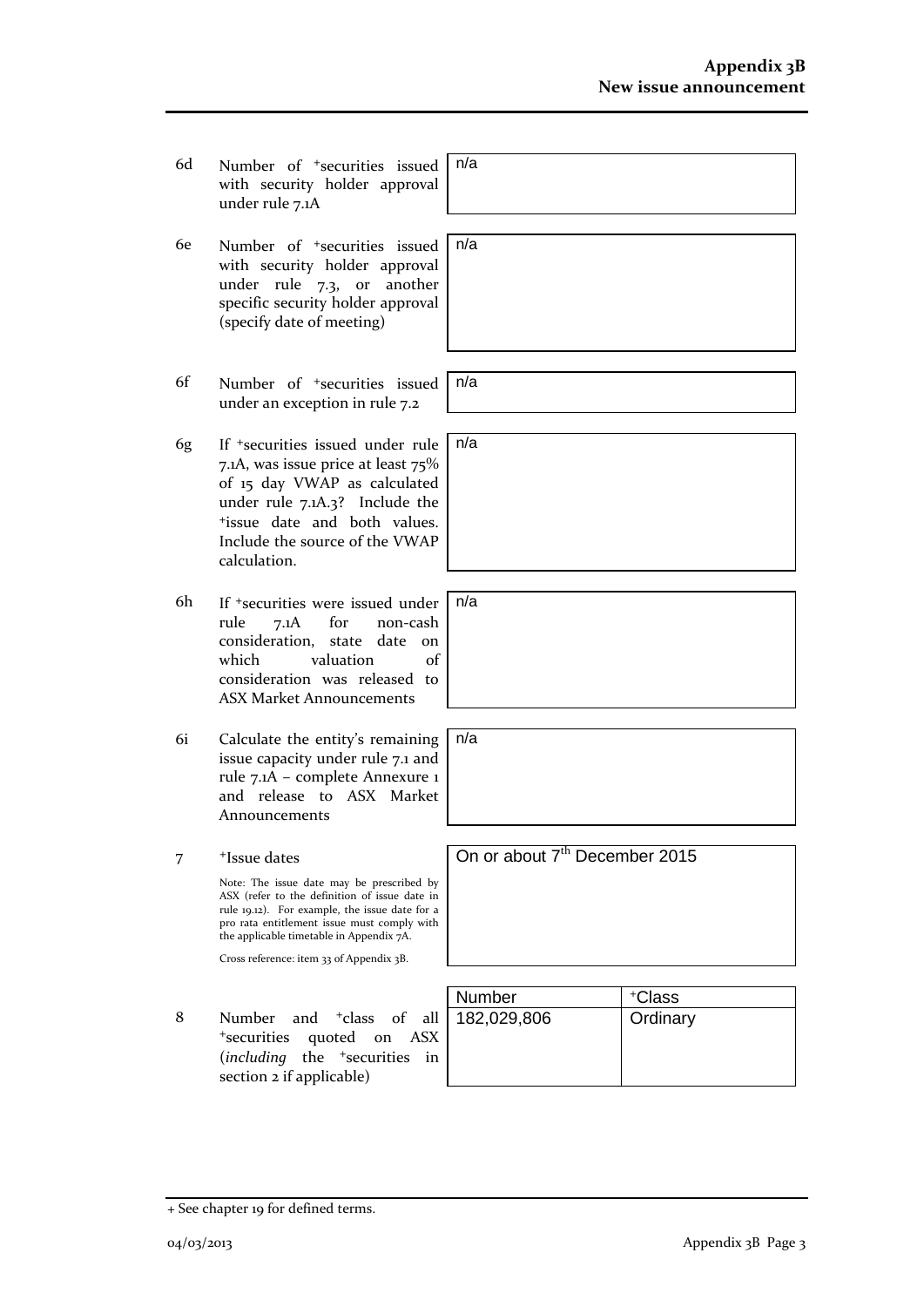9 Number and <sup>+</sup>class of all <sup>+</sup>securities not quoted on ASX (*including* the <sup>+</sup>securities in section 2 if applicable)

|   | Number | +Class |
|---|--------|--------|
| l | Nil    | Nil    |
| ζ |        |        |
| ı |        |        |
|   |        |        |
|   |        |        |
|   |        |        |
|   |        |        |

10 Dividend policy (in the case of a trust, distribution policy) on the increased capital (interests) In accordance with the company's existing policy and on the same basis as other ordinary shares

## **Part 2 - Pro rata issue**

| 11 | holder<br>approval<br>security<br>1s<br>required?                                                                                                                                                                                  | No                                                                                             |
|----|------------------------------------------------------------------------------------------------------------------------------------------------------------------------------------------------------------------------------------|------------------------------------------------------------------------------------------------|
| 12 | Is the issue renounceable or non-<br>renounceable?                                                                                                                                                                                 | Renounceable                                                                                   |
| 13 | Ratio in which the <sup>+</sup> securities<br>will be offered                                                                                                                                                                      | Two new fully paid ordinary shares for<br>every one existing fully paid ordinary<br>share held |
| 14 | <sup>+</sup> Class of <sup>+</sup> securities to which the<br>offer relates                                                                                                                                                        | <b>Ordinary Shares</b>                                                                         |
| 15 | +Record<br>determine<br>date<br>to<br>entitlements                                                                                                                                                                                 | $12^{th}$ November 2015                                                                        |
| 16 | different<br>holdings<br>Will<br>on<br>registers (or subregisters) be<br>for<br>aggregated<br>calculating<br>entitlements?                                                                                                         | <b>No</b>                                                                                      |
| 17 | Policy for deciding entitlements<br>in relation to fractions                                                                                                                                                                       | n/a                                                                                            |
| 18 | Names of countries in which the<br>entity has security holders who<br>will not be sent new offer<br>documents<br>Note: Security holders must be told how their<br>entitlements are to be dealt with.<br>Cross reference: rule 7.7. | <b>United States of America</b><br>Indonesia<br>United Kingdom                                 |

<sup>+</sup> See chapter 19 for defined terms.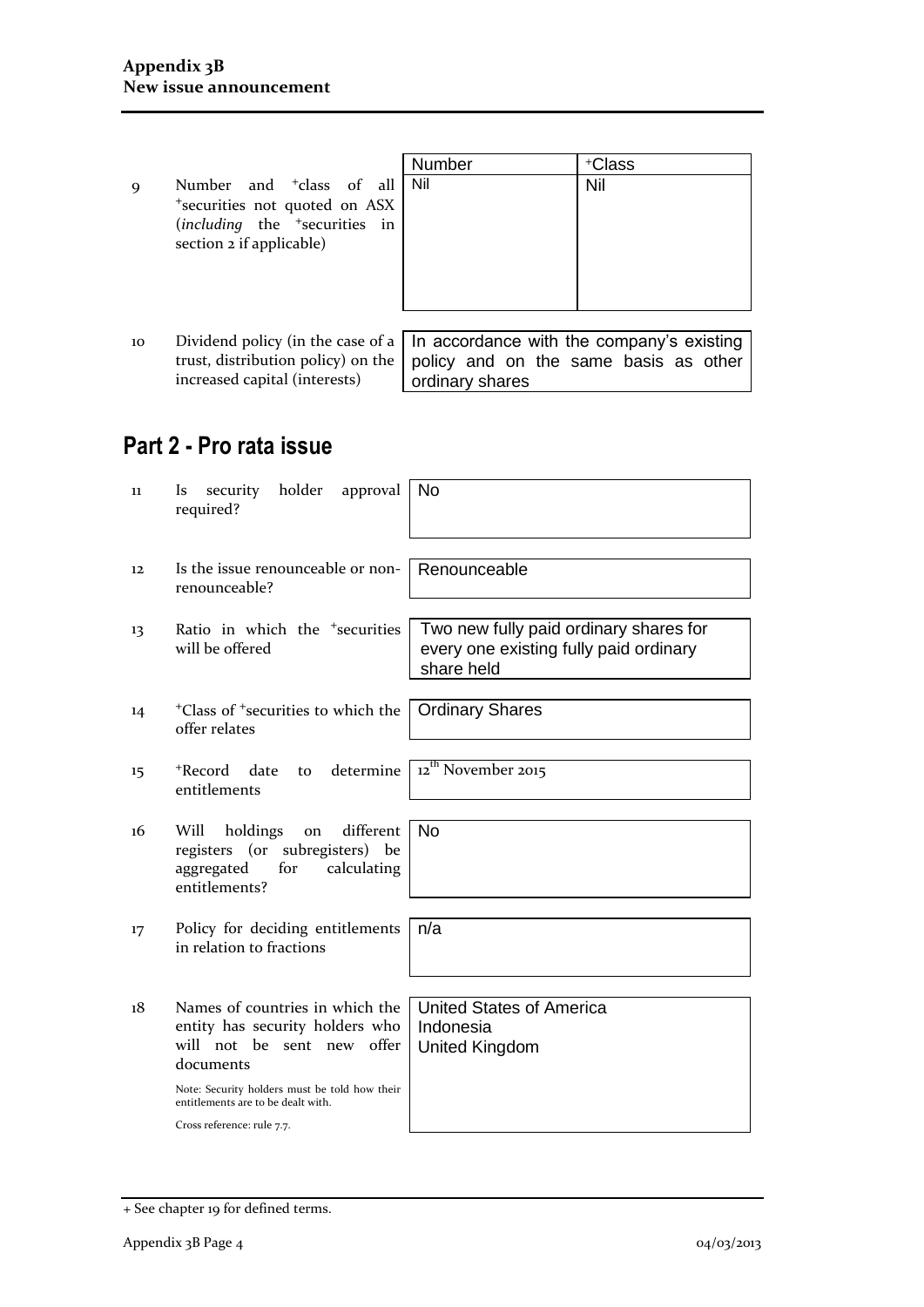| 19 | Closing date for receipt<br>of  <br>acceptances or renunciations                                                                                                                    | 30 November 2015                                                                                                                                                                                                                                         |
|----|-------------------------------------------------------------------------------------------------------------------------------------------------------------------------------------|----------------------------------------------------------------------------------------------------------------------------------------------------------------------------------------------------------------------------------------------------------|
| 20 | Names of any underwriters                                                                                                                                                           | Fully underwritten by MCO Nominees Pty<br>Ltd<br>MCO Nominees Pty Ltd is an entity<br>associated with Ian Rodwell, the Chairman<br>and current major shareholder.                                                                                        |
| 21 | Amount of any underwriting fee<br>or commission                                                                                                                                     | \$100,000 (excl GST), payment deferred<br>for 12 months<br>This is approximately 2.7% of the total<br>amount being raised and approximately<br>4.3% of the amount being raised from<br>shareholders other than those associated<br>with Mr. Ian Rodwell. |
| 22 | Names of any brokers to the<br>issue                                                                                                                                                | n/a                                                                                                                                                                                                                                                      |
| 23 | Fee or commission payable to<br>the broker to the issue                                                                                                                             | n/a                                                                                                                                                                                                                                                      |
| 24 | Amount of any handling fee<br>payable to brokers who lodge<br>acceptances or renunciations on<br>behalf of security holders                                                         | n/a                                                                                                                                                                                                                                                      |
| 25 | If the issue is contingent on<br>security holders' approval, the<br>date of the meeting                                                                                             | n/a                                                                                                                                                                                                                                                      |
| 26 | Date entitlement and acceptance<br>form and offer documents will be<br>sent to persons entitled                                                                                     | On or around 17 November 2015                                                                                                                                                                                                                            |
| 27 | If the entity has issued options,<br>and the terms entitle option<br>holders<br>participate<br>to<br>on<br>exercise, the date on which<br>notices will be sent to option<br>holders | n/a                                                                                                                                                                                                                                                      |
| 28 | Date rights trading will begin (if<br>applicable)                                                                                                                                   | 10 November 2015                                                                                                                                                                                                                                         |
| 29 | Date rights trading will end $(if  $<br>applicable)                                                                                                                                 | 19 November 2015                                                                                                                                                                                                                                         |

<sup>+</sup> See chapter 19 for defined terms.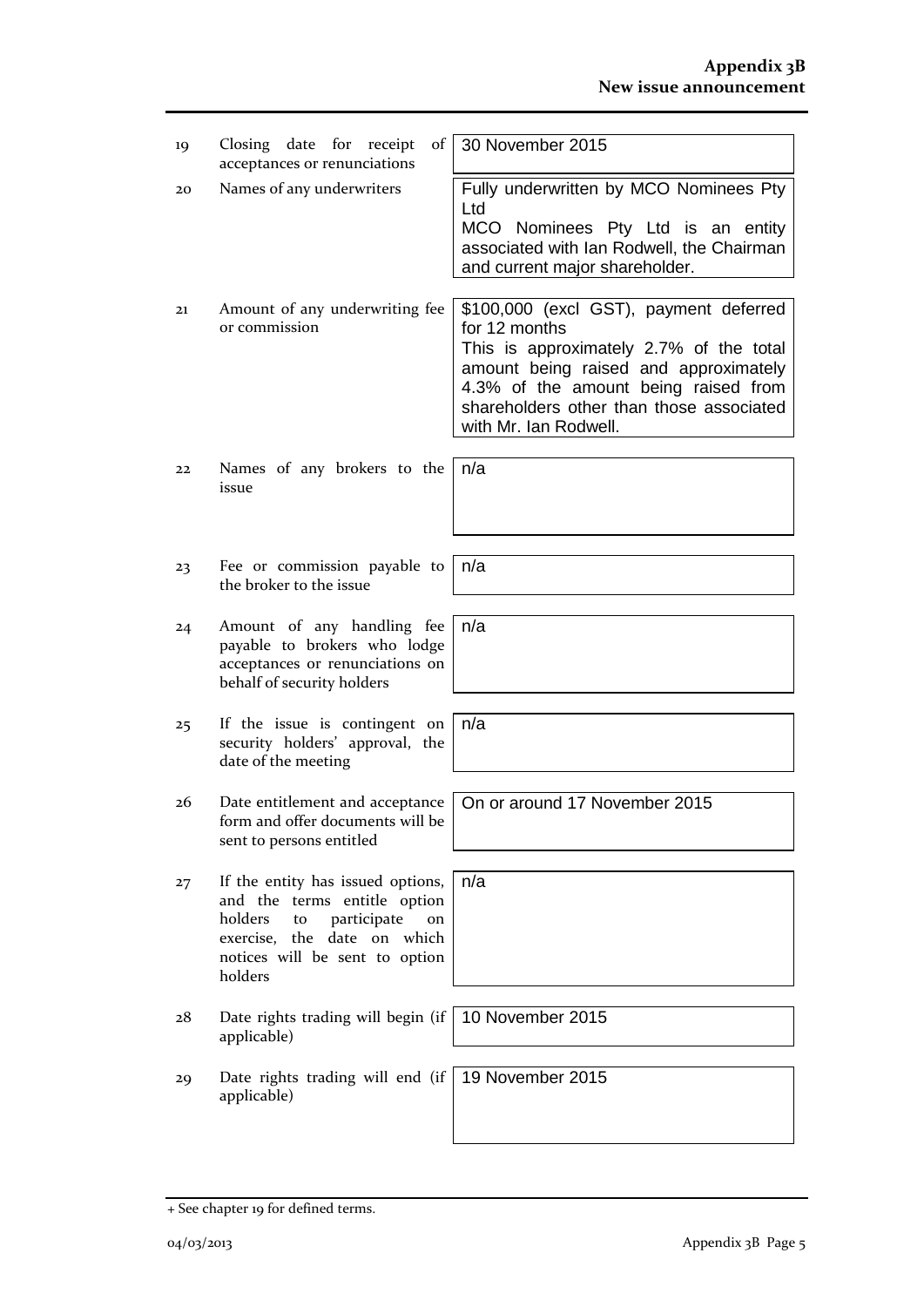| 30 | How do security holders sell<br>their entitlements in full through<br>a broker?                                  | By instructing their broker personally and<br>providing the details in the personalised<br>Entitlement and Acceptance Form that will<br>be sent to eligible shareholders.                                                                                                                                                                                                                                         |  |
|----|------------------------------------------------------------------------------------------------------------------|-------------------------------------------------------------------------------------------------------------------------------------------------------------------------------------------------------------------------------------------------------------------------------------------------------------------------------------------------------------------------------------------------------------------|--|
| 31 | How do security holders sell part<br>of their entitlements through a<br>and accept for the<br>broker<br>balance? | By:<br>1. submitting a completed Entitlement and<br>Acceptance Form in respect of such<br>portion<br>of their entitlements that they wish to<br>accept in accordance with the Entitlement<br>and Acceptance Form; and<br>2. instructing their broker personally to<br>sell such number of entitlements that they<br>do not wish to take up and providing the<br>details in the Entitlement and Acceptance<br>Form |  |
| 32 | How do security holders dispose<br>of their entitlements (except by<br>sale through a broker)?                   | By submitting a completed Standard<br>Renunciation<br>Form<br>(which<br>be<br>can<br>obtained<br>from the share registry) in respect of such<br>number of entitlements that they wish to<br>dispose of.                                                                                                                                                                                                           |  |
| 33 | <sup>+</sup> Issue date                                                                                          | Refer to Item 7 of this appendix 3B                                                                                                                                                                                                                                                                                                                                                                               |  |

### **Part 3 - Quotation of securities**

*You need only complete this section if you are applying for quotation of securities*

- 34 Type of <sup>+</sup>securities (*tick one*)
- 

(a)  $\sqrt{\phantom{a}}$  +Securities described in Part 1

(b) **All other +securities** 

Example: restricted securities at the end of the escrowed period, partly paid securities that become fully paid, employee incentive share securities when restriction ends, securities issued on expiry or conversion of convertible securities

#### **Entities that have ticked box 34(a)**

#### **Additional securities forming a new class of securities**

*Tick to indicate you are providing the information or documents*

<sup>+</sup> See chapter 19 for defined terms.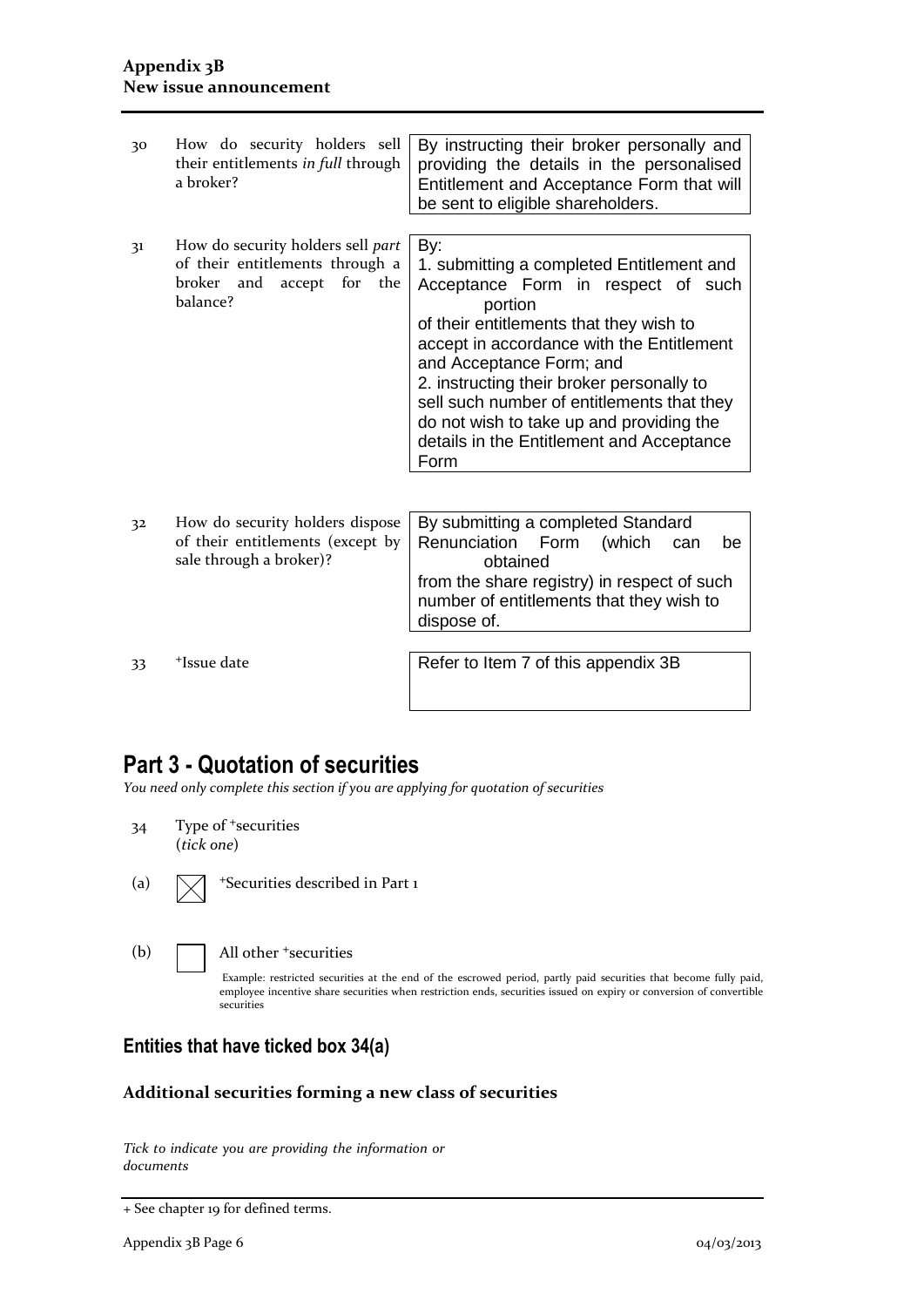| 35 | If the 'securities are 'equity securities, the names of the 20 largest holders of the<br>additional *securities, and the number and percentage of additional *securities<br>held by those holders                                                     |
|----|-------------------------------------------------------------------------------------------------------------------------------------------------------------------------------------------------------------------------------------------------------|
| 36 | If the 'securities are 'equity securities, a distribution schedule of the additional<br>*securities setting out the number of holders in the categories<br>$1 - 1,000$<br>$1,001 - 5,000$<br>$5,001 - 10,000$<br>10,001 - 100,000<br>100,001 and over |
| 37 | A copy of any trust deed for the additional +securities                                                                                                                                                                                               |

<sup>+</sup> See chapter 19 for defined terms.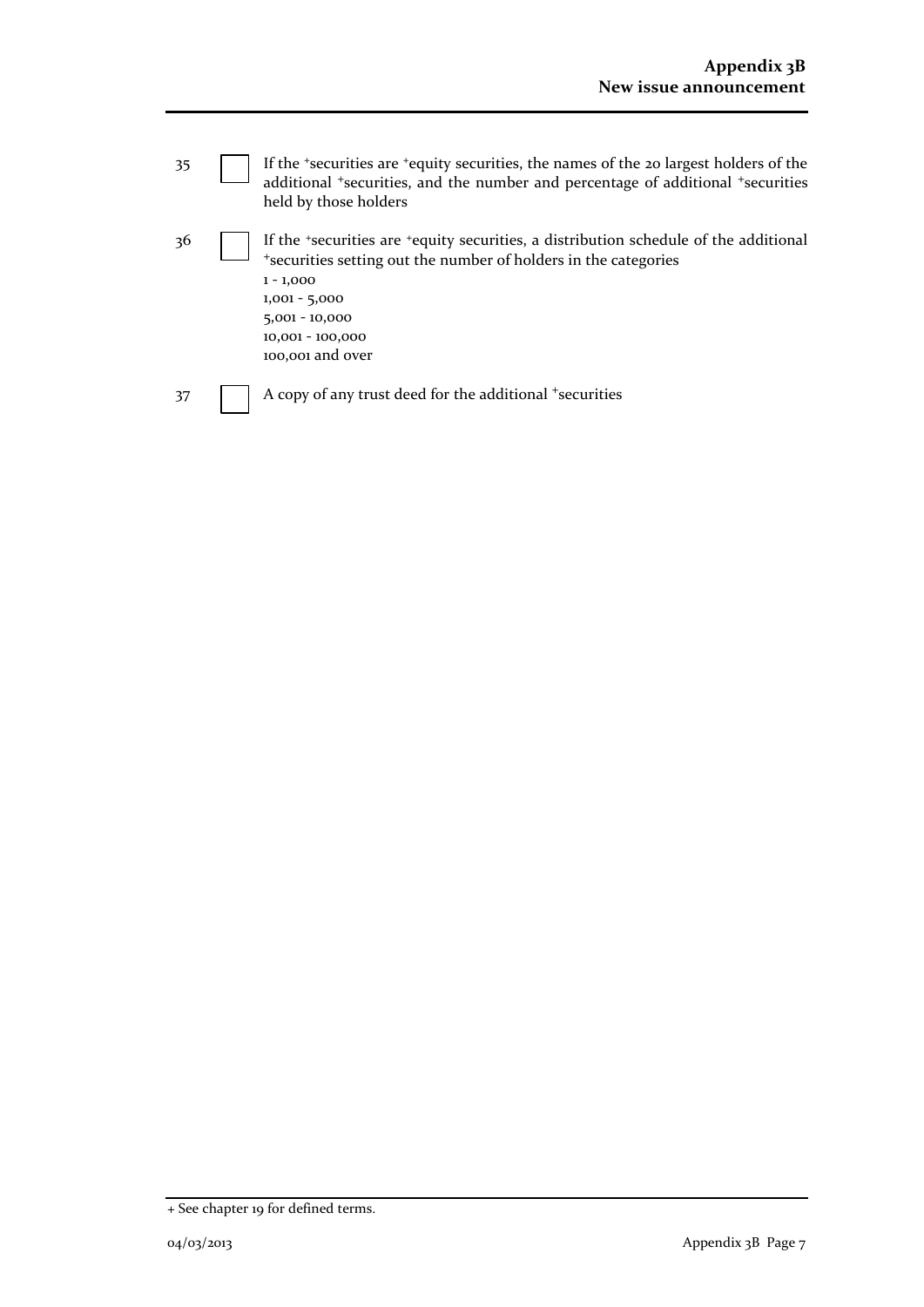# **Entities that have ticked box 34(b)**

| 38 | Number of <sup>+</sup> securities for which<br><sup>+</sup> quotation is sought                                                                                                                                                                                                                                                                                                                                                          | n/a    |               |
|----|------------------------------------------------------------------------------------------------------------------------------------------------------------------------------------------------------------------------------------------------------------------------------------------------------------------------------------------------------------------------------------------------------------------------------------------|--------|---------------|
| 39 | <sup>+</sup> Class of <sup>+</sup> securities for which<br>quotation is sought                                                                                                                                                                                                                                                                                                                                                           | n/a    |               |
| 40 | Do the <sup>+</sup> securities rank equally in<br>all respects from the <sup>+</sup> issue date<br>with an existing <sup>+</sup> class of quoted<br>*securities?                                                                                                                                                                                                                                                                         | n/a    |               |
|    | If the additional <sup>+</sup> securities do<br>not rank equally, please state:<br>the date from which they do<br>which they<br>the<br>extent to<br>for<br>the<br>participate<br>next<br>dividend, (in the case of a<br>trust, distribution) or interest<br>payment<br>the extent to which they do<br>$\bullet$<br>not rank equally, other than in<br>relation to the next dividend,<br>distribution<br>interest<br><b>Or</b><br>payment |        |               |
| 41 | Reason for request for quotation<br>now<br>Example: In the case of restricted securities, end<br>of restriction period                                                                                                                                                                                                                                                                                                                   | n/a    |               |
|    | (if issued upon conversion of<br>another <sup>+</sup> security, clearly identify<br>that other +security)                                                                                                                                                                                                                                                                                                                                |        |               |
|    |                                                                                                                                                                                                                                                                                                                                                                                                                                          | Number |               |
| 42 | and <sup>+</sup> class<br>Number<br>$\sigma$ f<br>all<br>$^{\mathrm{+}}$ securities<br>quoted on<br><b>ASX</b><br>(including the <sup>+</sup> securities in clause<br>38)                                                                                                                                                                                                                                                                | n/a    | +Class<br>n/a |

<sup>+</sup> See chapter 19 for defined terms.